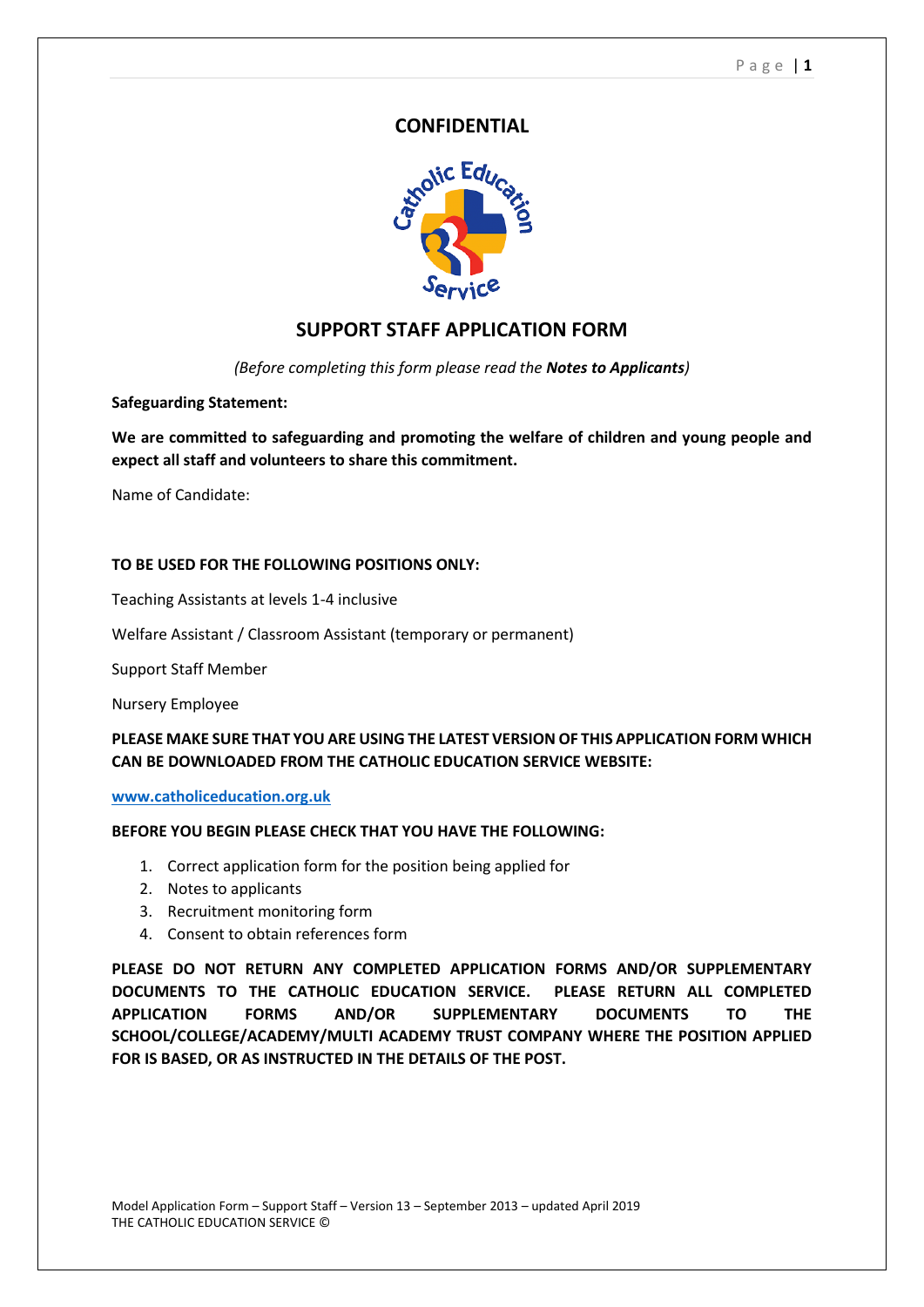# **PLEASE COMPLETE ALL SECTIONS OF THIS APPLICATION FORM FULLY BEFORE RETURNING IT IF ALL SECTIONS ARE NOT COMPLETED YOUR APPLICATION MAY NOT BE PROCESSED**

# **DETAILS OF ROLE APPLIED FOR:**

Application for the position of:

Full Time □ Part Time □ Job Share □

At: School / Academy

At which the:

Governing Body □

Academy Trust Company □

Multi-Academy Trust Company □

is the employer of staff.

In the Local Authority of:

In the Archdiocese / Diocese of:

Please state where you first learned of this vacancy: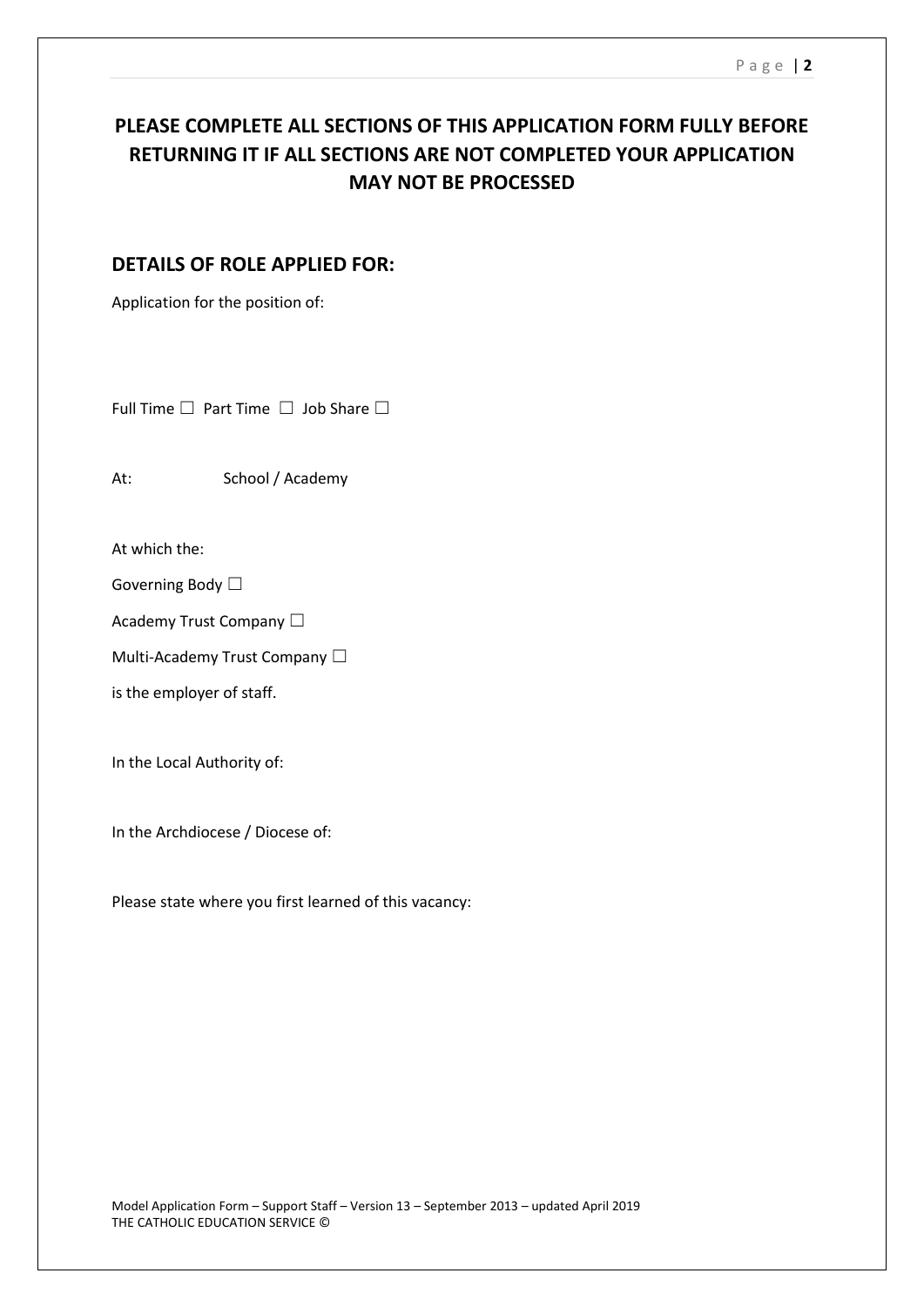#### P a g e | **3**

### **Personal Details:**

Title:

Surname:

First Name(s):

Known as (if applicable):

Religious Denomination / Faith:

Address:

Telephone Numbers:

Home:

Mobile:

Email Address:

How do you prefer to be contacted? Phone  $\Box$  Email  $\Box$ 

If you are a qualified teacher please complete the following section, if you are not, please proceed to the next section:

DfE Teacher Reference Number:

Do you have Qualified Teacher Status? Yes □ No □

QTS Certificate Number: Date of qualification as a teacher:

Education Workforce Council (Wales only) or other Membership Number:

Model Application Form – Support Staff – Version 13 – September 2013 – updated April 2019 THE CATHOLIC EDUCATION SERVICE ©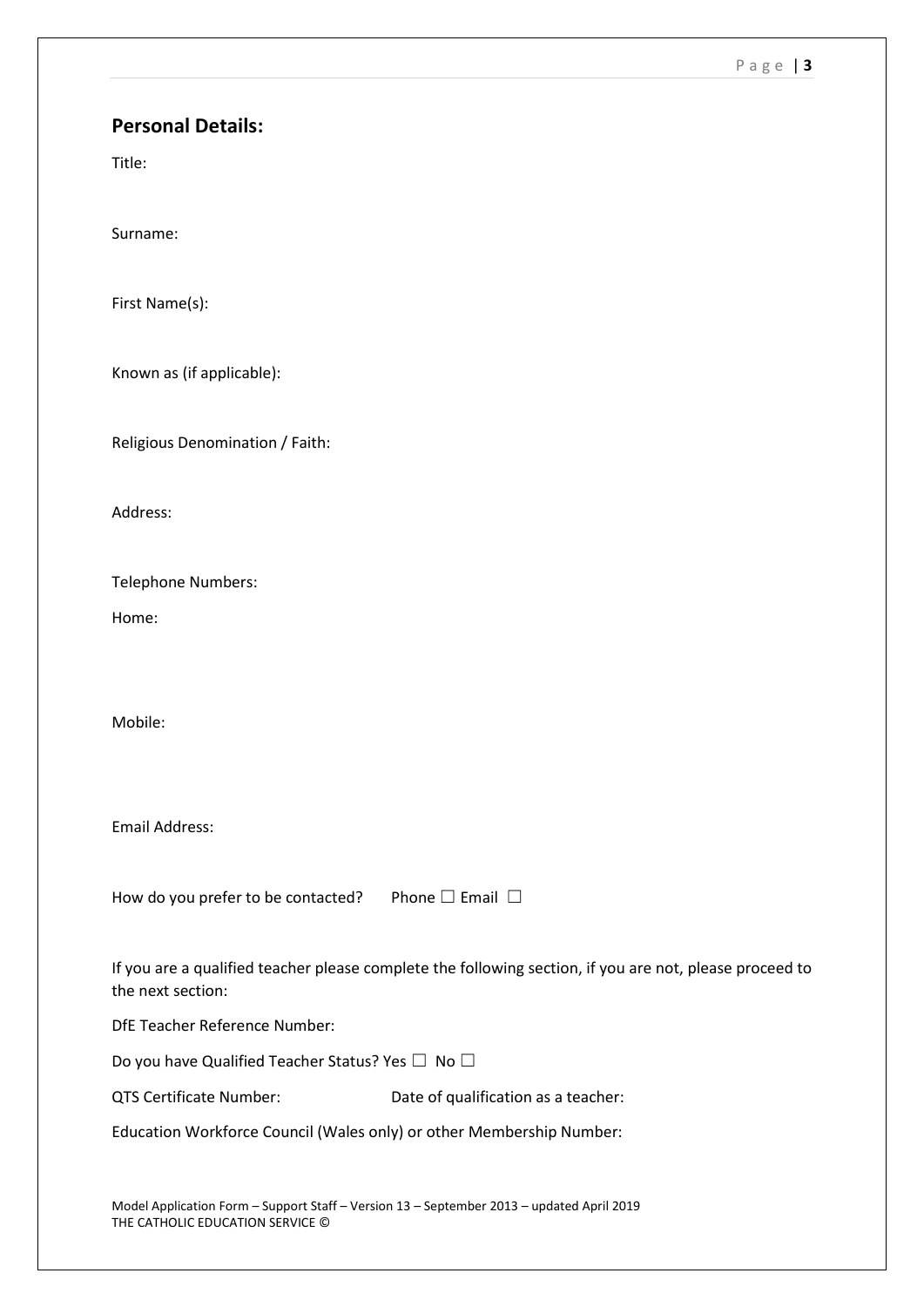# **Details of Present Employment:**

Are you presently employed: Yes  $\Box$  No  $\Box$ 

If no, please proceed to the next section.

Details of present post:

Role:

Name of employer:

Name of school / Academy (if applicable):

Address:

Telephone Number:

Local Authority

(if applicable):

Archdiocese / Diocese

(if applicable):

Permanent □ Temporary □

Full time  $\Box$  Part time  $\Box$  Job share  $\Box$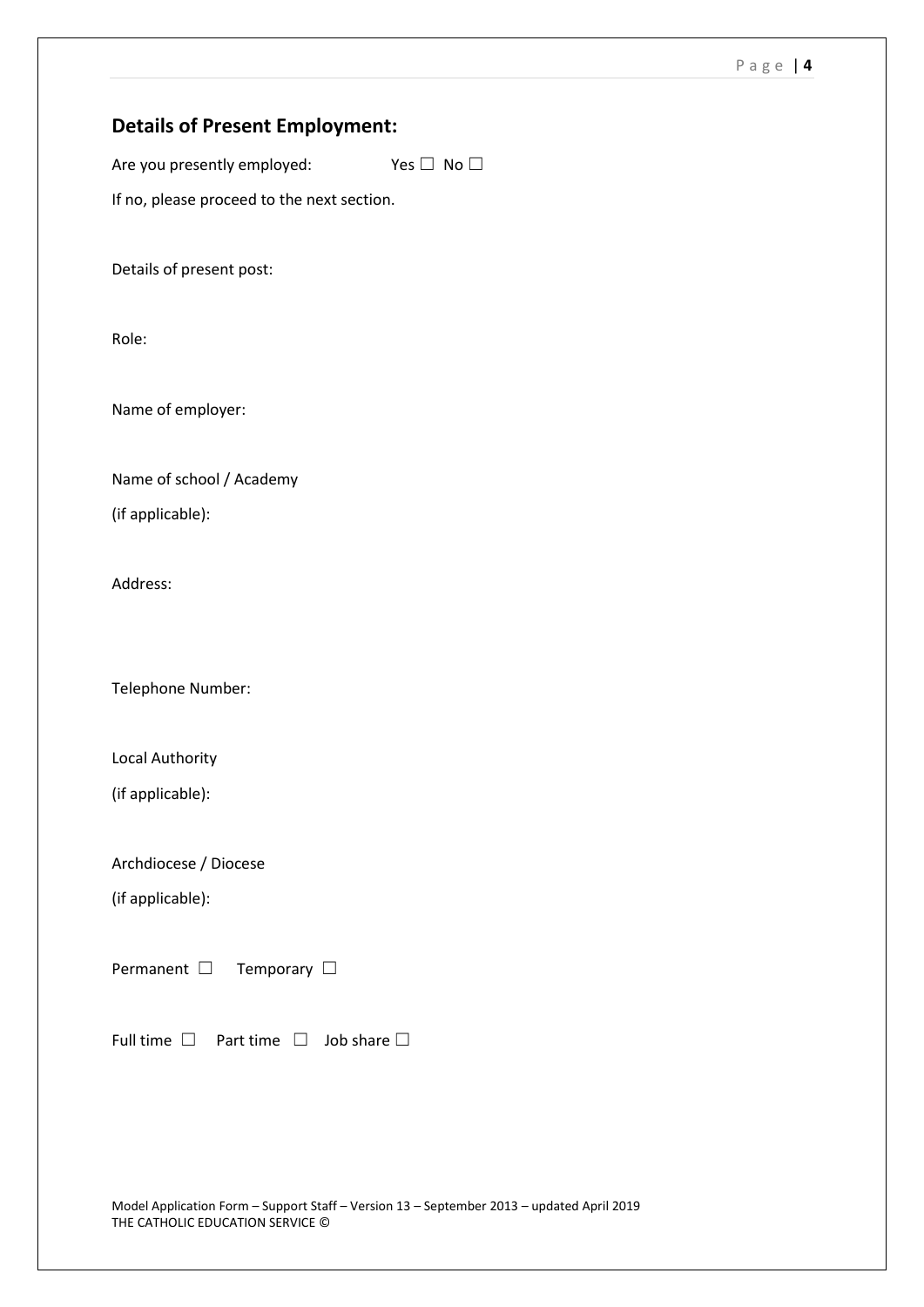Description of key duties / responsibilities:

Date of appointment:

Notice required:

If notice already given, date

it is due to expire:

Reason for leaving:

Gross annual salary (include details of salary scale and spine point if applicable):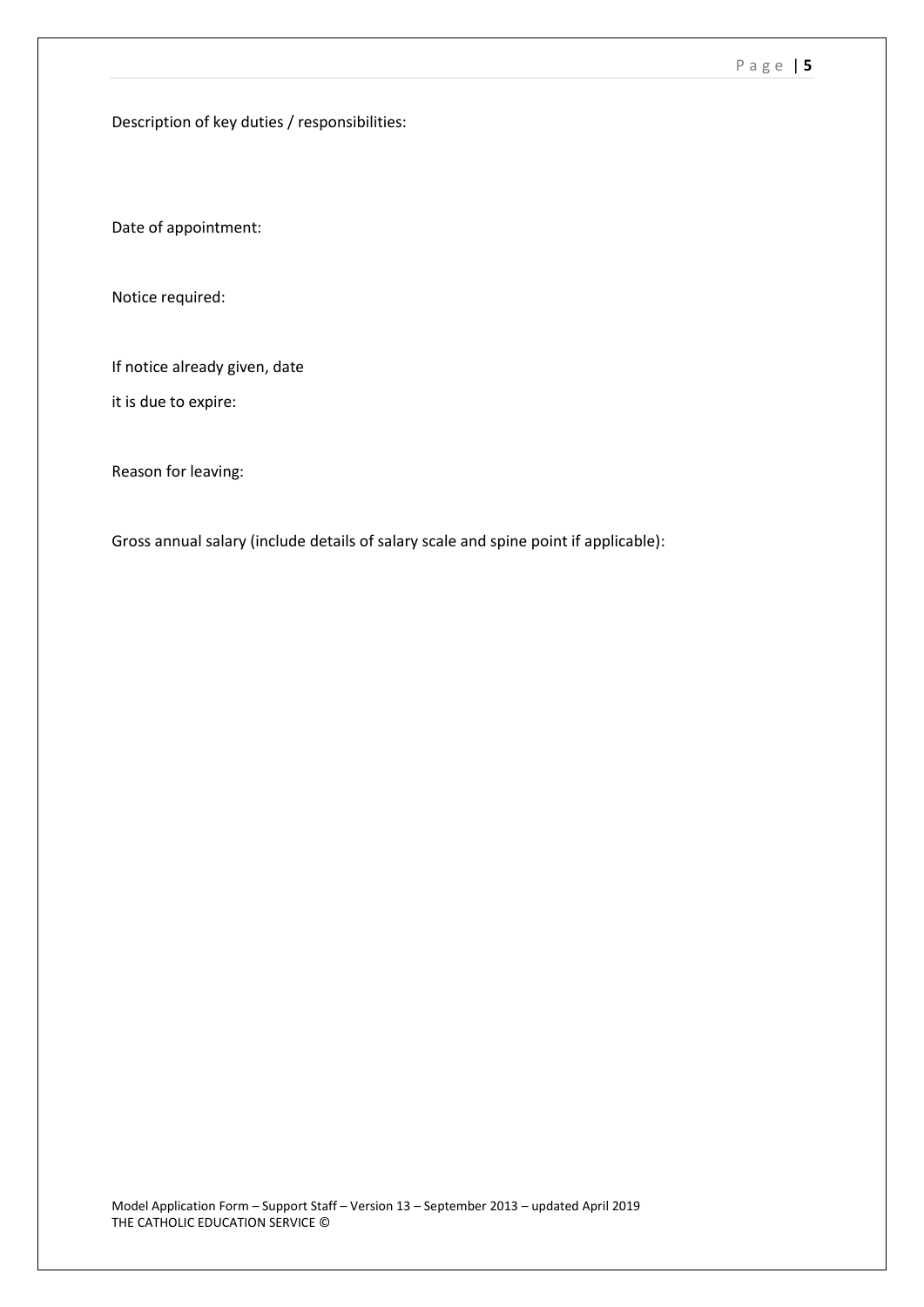# **Employment History and Work Experience:**

| Employer's name, address<br>and nature of business | <b>Full or</b><br>part<br>time | Job title and<br>brief<br>description of<br>duties and<br>responsibilities | <b>Dates</b><br>employed<br>month / year<br>$(from - to)$ | <b>Reason for leaving</b> |
|----------------------------------------------------|--------------------------------|----------------------------------------------------------------------------|-----------------------------------------------------------|---------------------------|
|                                                    |                                |                                                                            |                                                           |                           |
|                                                    |                                |                                                                            |                                                           |                           |
|                                                    |                                |                                                                            |                                                           |                           |
|                                                    |                                |                                                                            |                                                           |                           |
|                                                    |                                |                                                                            |                                                           |                           |
|                                                    |                                |                                                                            |                                                           |                           |

Please complete in chronological order, starting with the **most recent**: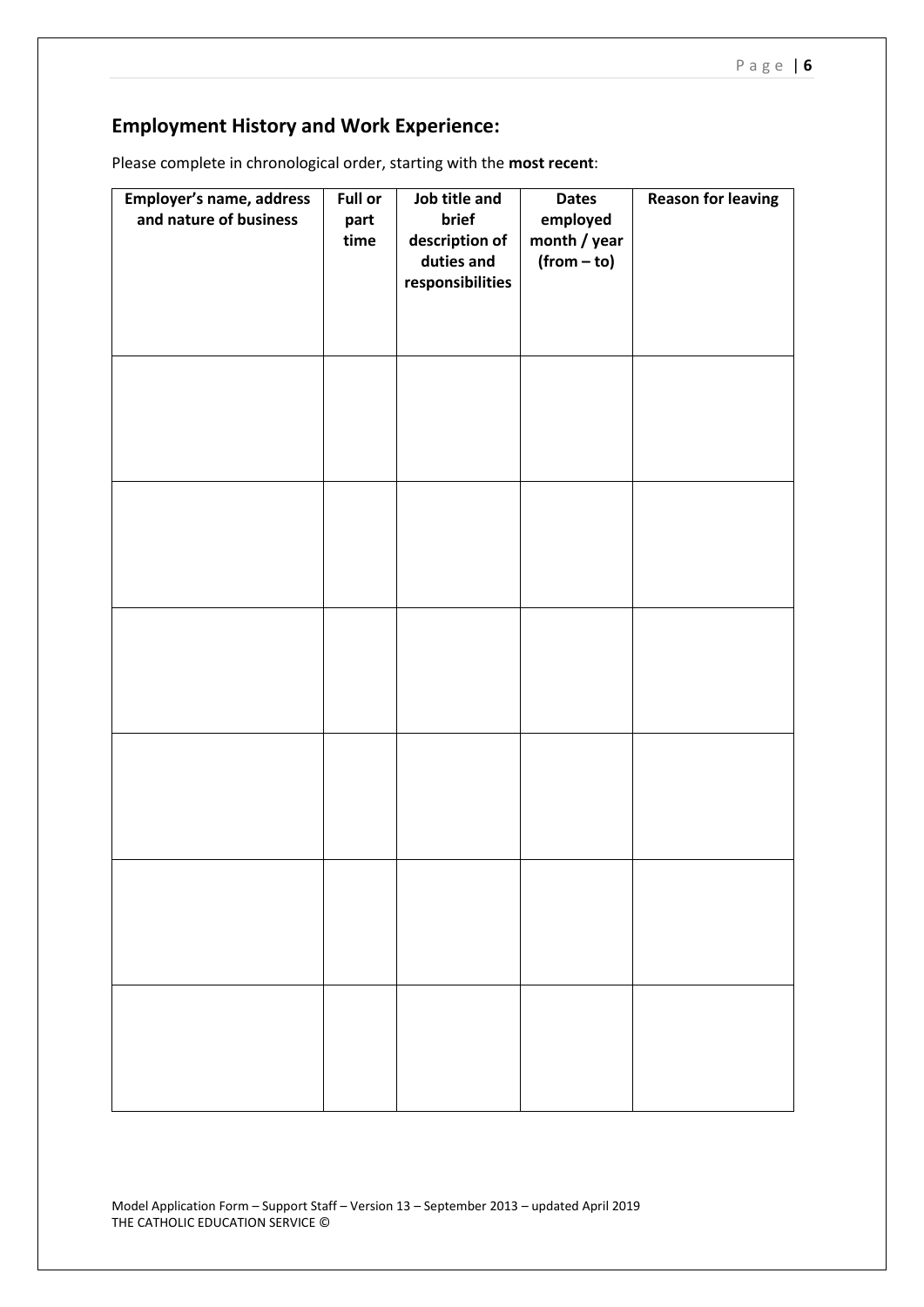If there are any periods of time that have not been accounted for in your application, for instance, periods spent raising a family or of extended travel, please give details of them here with dates. The information provided in this form must provide a complete chronology from the age of 18. Please ensure that there are no gaps in the history of your education, employment and other experience. Failure to provide a full account may lead to your application being rejected.

| Dates (from - to) | <b>Activity</b> |
|-------------------|-----------------|
|                   |                 |
|                   |                 |
|                   |                 |
|                   |                 |
|                   |                 |
|                   |                 |
|                   |                 |
|                   |                 |
|                   |                 |

If you have ever been ordained and/or been a member of a religious community please provide details here: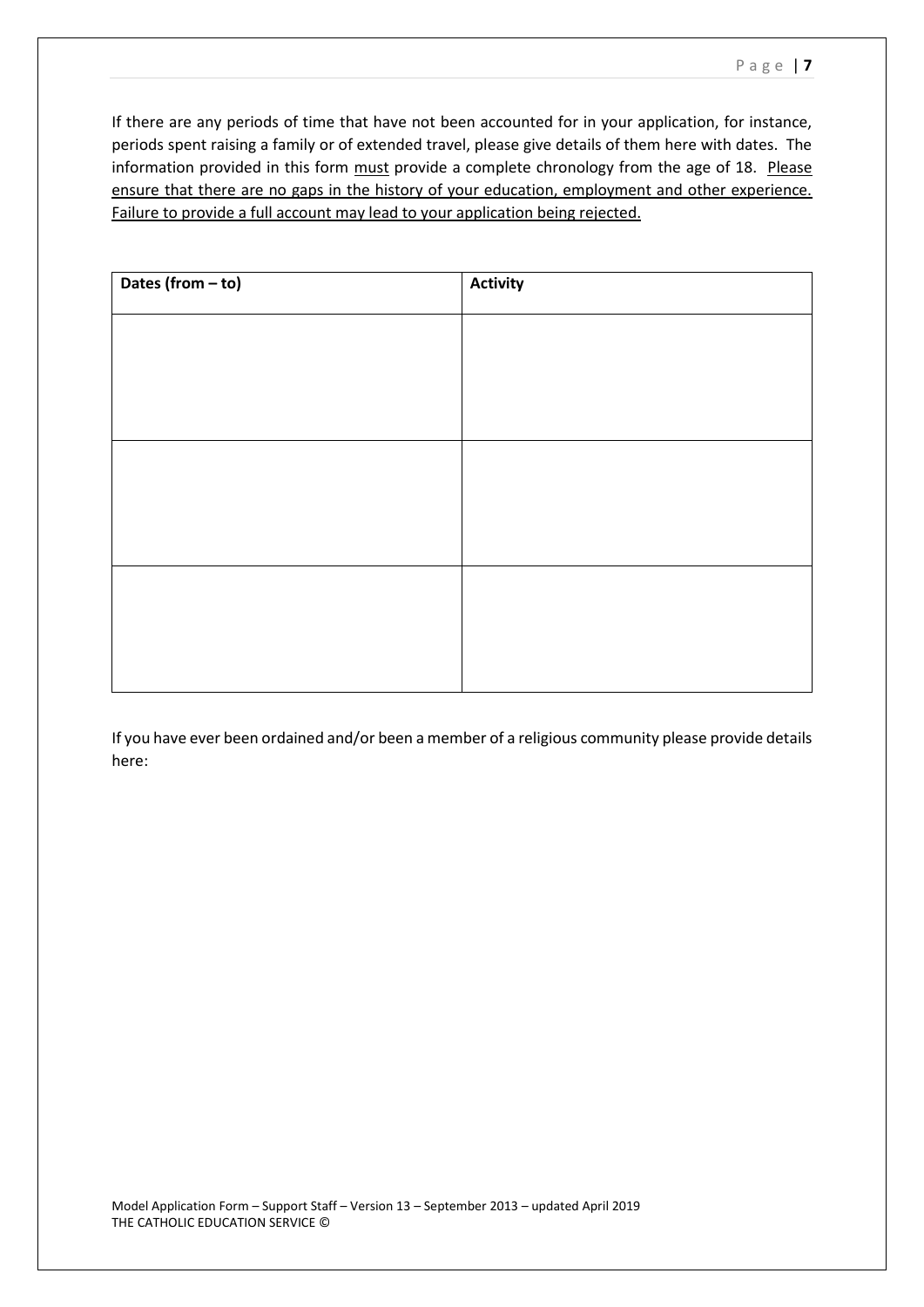# **Post-11 education and training:**

Please complete in chronological order, starting with the **most recent**:

| <b>Full name and address of</b> | Full or | <b>Dates</b> | Date of | Awarding     | Award and      |
|---------------------------------|---------|--------------|---------|--------------|----------------|
| establishment                   | part    | attended     | award   | body and     | classification |
|                                 | time    | month $/$    |         | registration |                |
|                                 |         | year         |         | number (if   |                |
|                                 |         | From -       |         | known)       |                |
|                                 |         | to           |         |              |                |

**Post-Graduate Qualifications (please state if you hold the Catholic Certificate of Religious Studies (or equivalent))**

### **Higher Education Qualifications**

#### **School / College Qualifications**

Model Application Form – Support Staff – Version 13 – September 2013 – updated April 2019 THE CATHOLIC EDUCATION SERVICE ©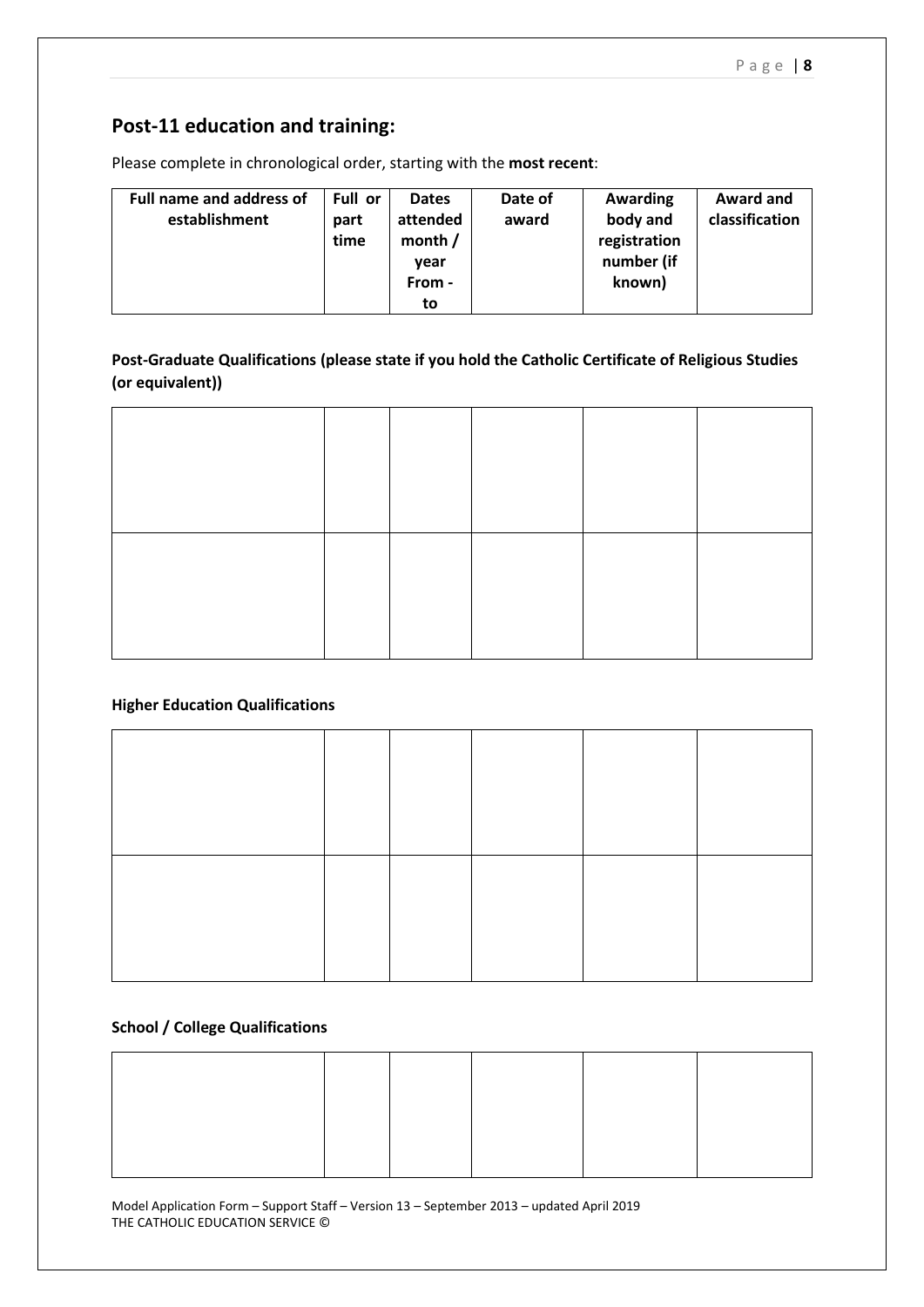#### **Continuing Professional Development**

Please list any courses you have completed and/or any professional development in which you have been involved in the past 3 years which you consider relevant to this post.

| <b>Course Title</b> | <b>Course Provider</b> | <b>Length of Course</b> | <b>Dates</b><br>From - To | Award /<br><b>Classification (if</b><br>applicable) |
|---------------------|------------------------|-------------------------|---------------------------|-----------------------------------------------------|
|                     |                        |                         |                           |                                                     |
|                     |                        |                         |                           |                                                     |
|                     |                        |                         |                           |                                                     |
|                     |                        |                         |                           |                                                     |

Please provide details of your most recent safeguarding training:

# **Professional Memberships:**

Please list any professional bodies of which you are a member:

# **Interests and Hobbies:**

Please list your interests and hobbies outside of work: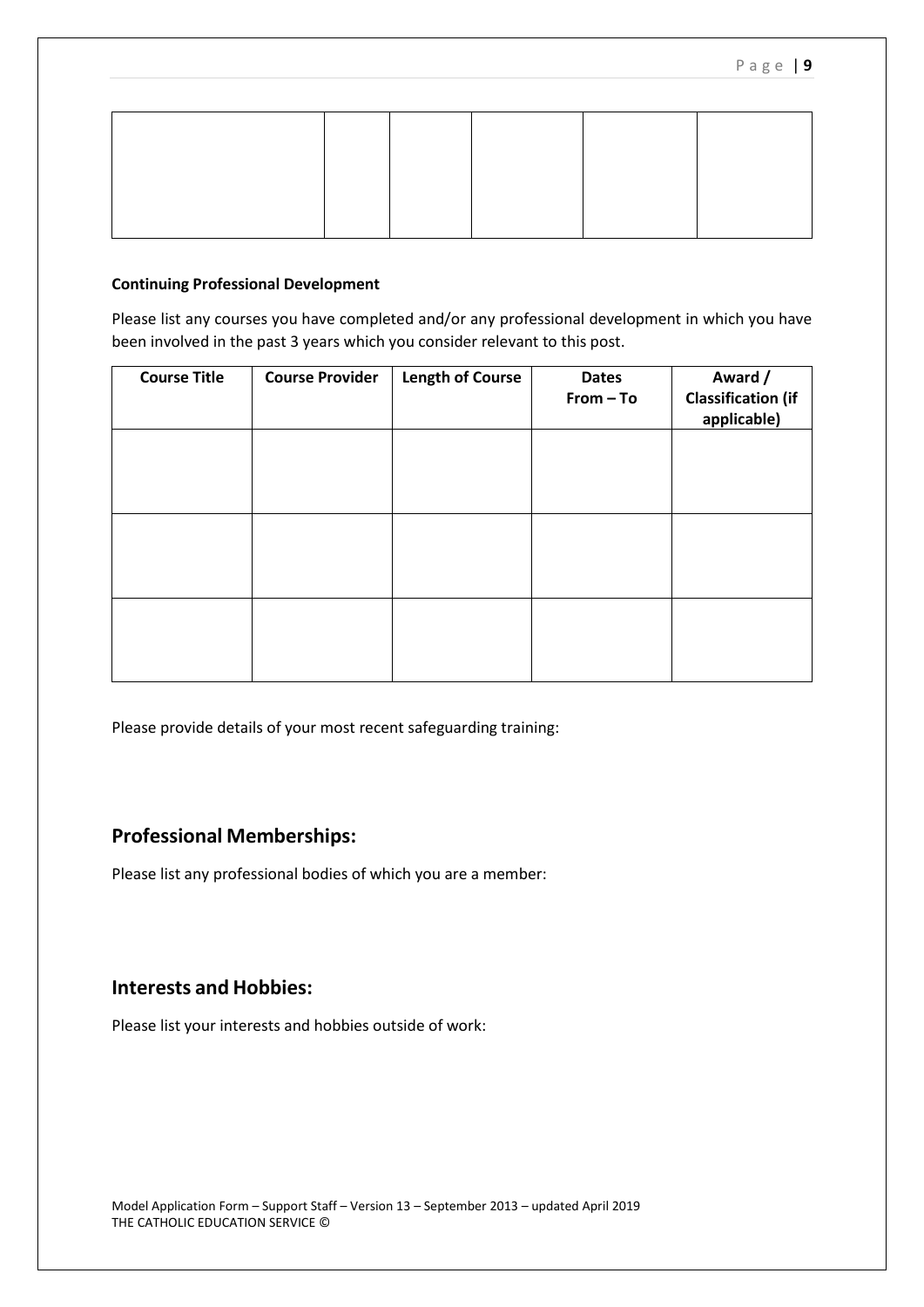# **Supporting Statement:**

Please provide a written statement of **no more than 1,300 words** detailing why you believe your experience, skills, personal qualities, training and/or education are relevant to your suitability for the post advertised and how you meet the person specification applicable to the post.

Model Application Form – Support Staff – Version 13 – September 2013 – updated April 2019 THE CATHOLIC EDUCATION SERVICE ©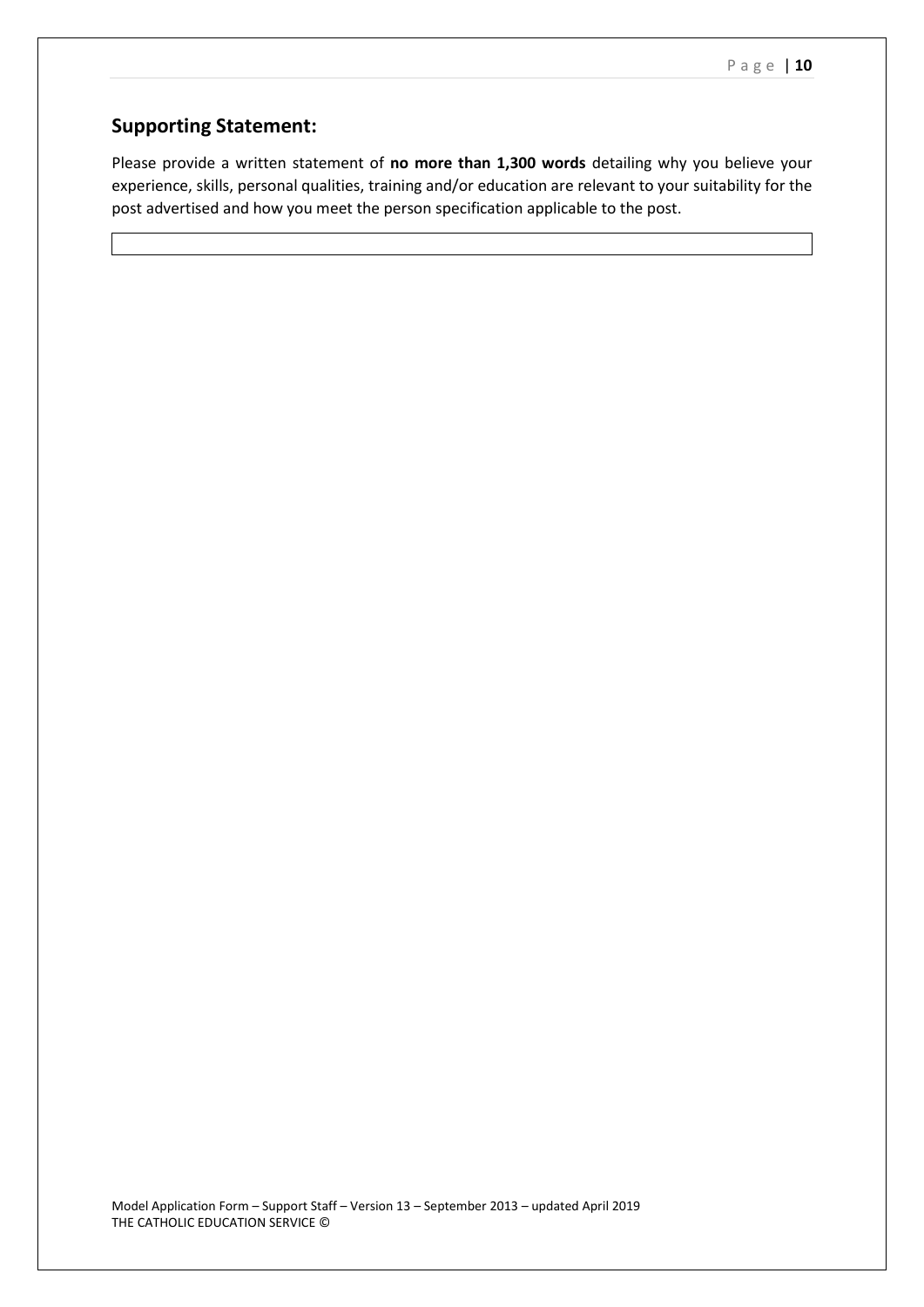### **References:**

A referee who is a current or former employer should have full access to the applicant's personal records, to the extent that this is achievable in compliance with the General Data Protection Regulation. Schools / Academies / Colleges of a Religious Character (in England only) are permitted, when recruiting Support Staff to give preference to applicants who are Catholic where attaching this requirement to the post is a proportionate means of achieving a legitimate aim (commonly known as a "genuine occupational requirement").

If you are a practising Catholic, you should nominate as one of your referees your Parish Priest / the Priest of the Parish where you regularly worship.

If you are Catholic but do not consider yourself to be "practising", you may (as an alternative to nominating your Parish Priest as a referee), provide a copy of your baptism certificate, or the name and address of the parish where you were baptised and the date of your baptism.

In requesting a Priest's reference or baptismal information, it is not our intention to deter applications and non-Catholics are welcome to apply. Please see the Notes to Applicants for further guidance. It is the responsibility of the Applicant to ensure that all named referees, including Parish Priests, where applicable, have consented to providing a reference. Please also ensure that you complete and return the consent to obtain references form with your application.

In accordance with Keeping Children Safe in Education (2018) we will obtain and scrutinise references prior to interview and referees will be contacted to provide further clarification as appropriate. All information provided by referees will also be compared for consistency with the information you provide on this form and you will be asked about any discrepancies. Please advise if you do not want us to take up references at this stage and provide reasons.

Referees will also be asked for information about:

- all disciplinary offences (including those where the penalty is "time expired" if related to children); and
- all child protection allegations including the outcome of any child protection investigations.

You are advised to read the relevant section of the Notes to Applicants before completing this section.

If any of your referees knew you by another name please specify that name alongside the details of the relevant referee.

#### **Present School / Employer:**

Name:

Address:

Role: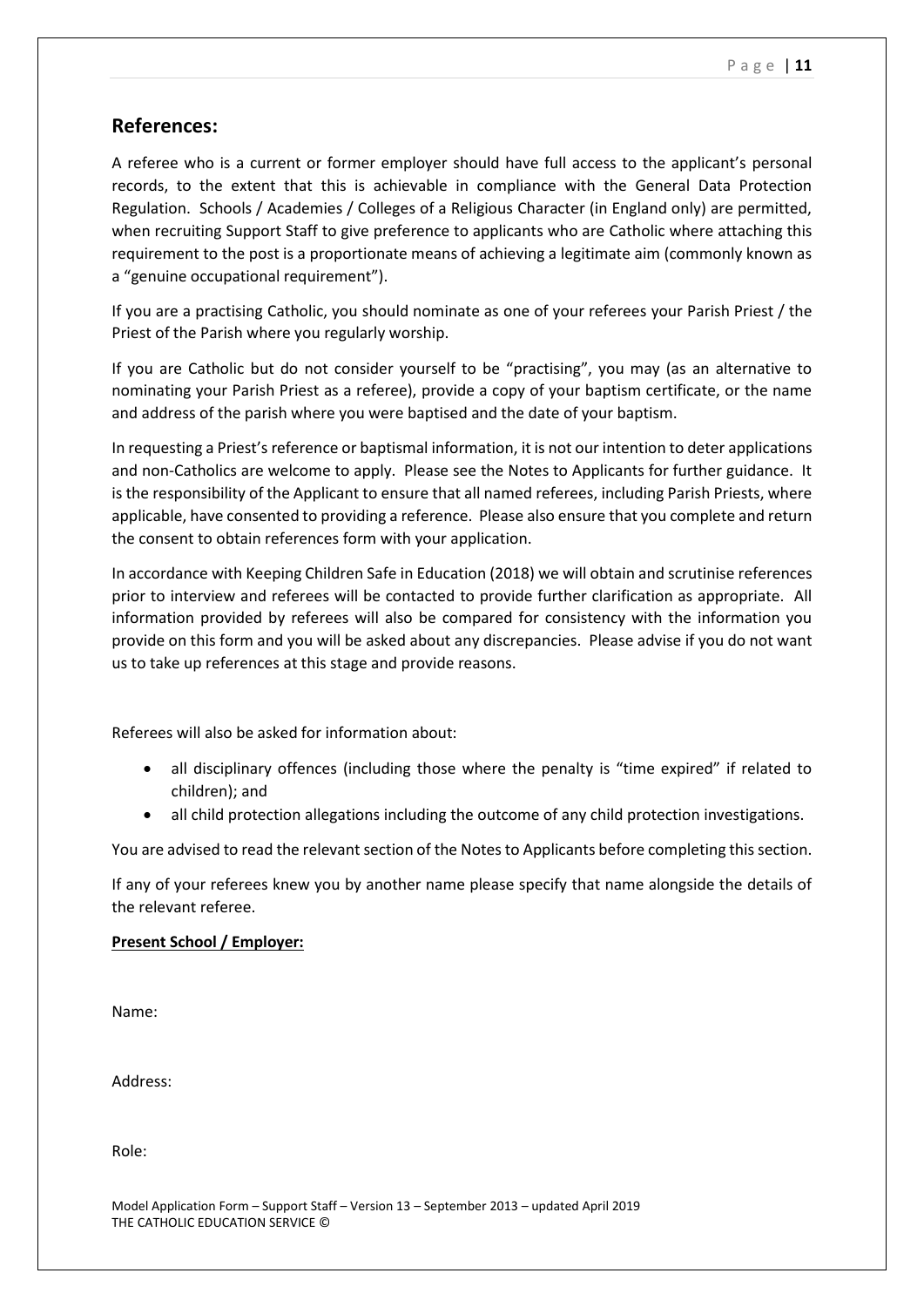Telephone:

Email:

| Other Professional (where you are not currently employed with children, this must be your most |
|------------------------------------------------------------------------------------------------|
| recent school / college / employer prior to your current employer):                            |
|                                                                                                |
|                                                                                                |
| Name:                                                                                          |

Address:

Role:

Telephone:

Email:

### **Parish Priest / Priest of the Parish where you regularly worship (if applicable):**

Name:

Address:

Role:

Telephone:

Email: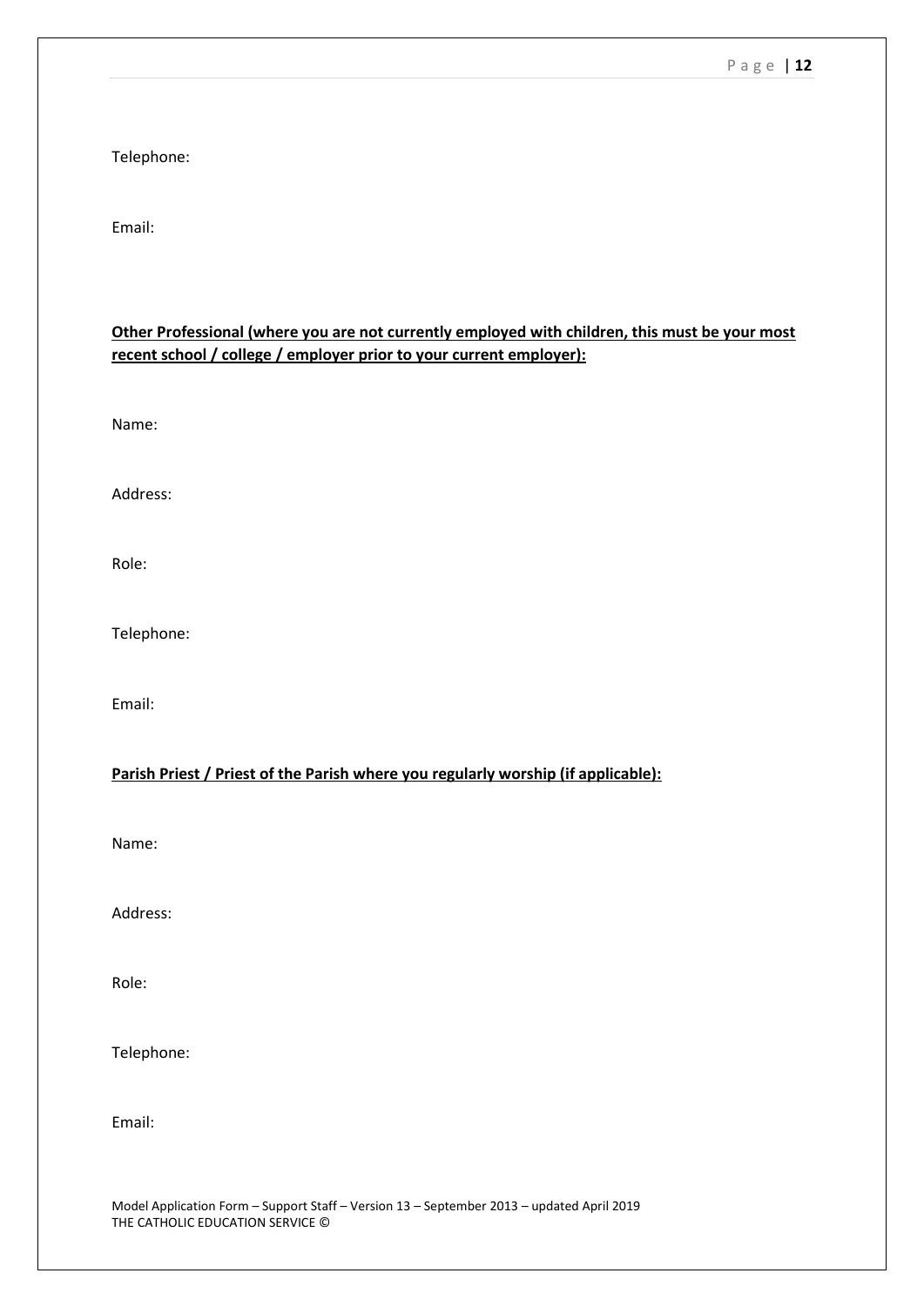Please tick this box if you have enclosed a copy of your baptism certificate with this application form:

☐

If you have not nominated your Parish Priest as a referee and you have not provided a copy of your baptism certificate please enter the name and address of the Parish where you were baptised and the date of your baptism here:

If you or your spouse / civil partner / partner are related by marriage, blood or as a co-habitee to any member of the Governing Body / Academy Trust Company / Multi Academy Trust Company or any current employee(s) of the Governing Body / Academy Trust Company / Multi Academy Trust Company please provide the relevant details here:

Name(s) of Governing Body / Academy Trust Company / Multi Academy Trust Company / Employee(s):

Relationship(s) to you:

# **Disclosure of Criminal and Child Protection Matters and Disclosure and Barring Service Checks**

The Governing Body / Academy Trust Company / Multi Academy Trust Company is obliged by law to operate a checking procedure for employees who have access to children and young people.

Please confirm whether you have ever been the subject of any child protection concern either in your work or personal life, or been the subject of, or involved in, any disciplinary action in relation thereto, including any which is time expired.

Yes  $\Box$  No  $\Box$ 

If yes please provide full details:

**It is an offence to knowingly apply for, offer to do, accept, or do any work in a regulated position if you have been disqualified from working with children. Any offer of employment will be subject to checks being carried out in order to ensure that you are not subject to a prohibition order or an interim prohibition order.**

In the event of a successful application an offer of employment may be made to you which is conditional upon receipt of satisfactory Disclosure and Barring Service Checks ("DBS Checks") in relation to criminal and child protection matters. Please note that a conviction will not necessarily be a bar to obtaining employment.

By checking the box you consent to a DBS Check(s) being made:  $\Box$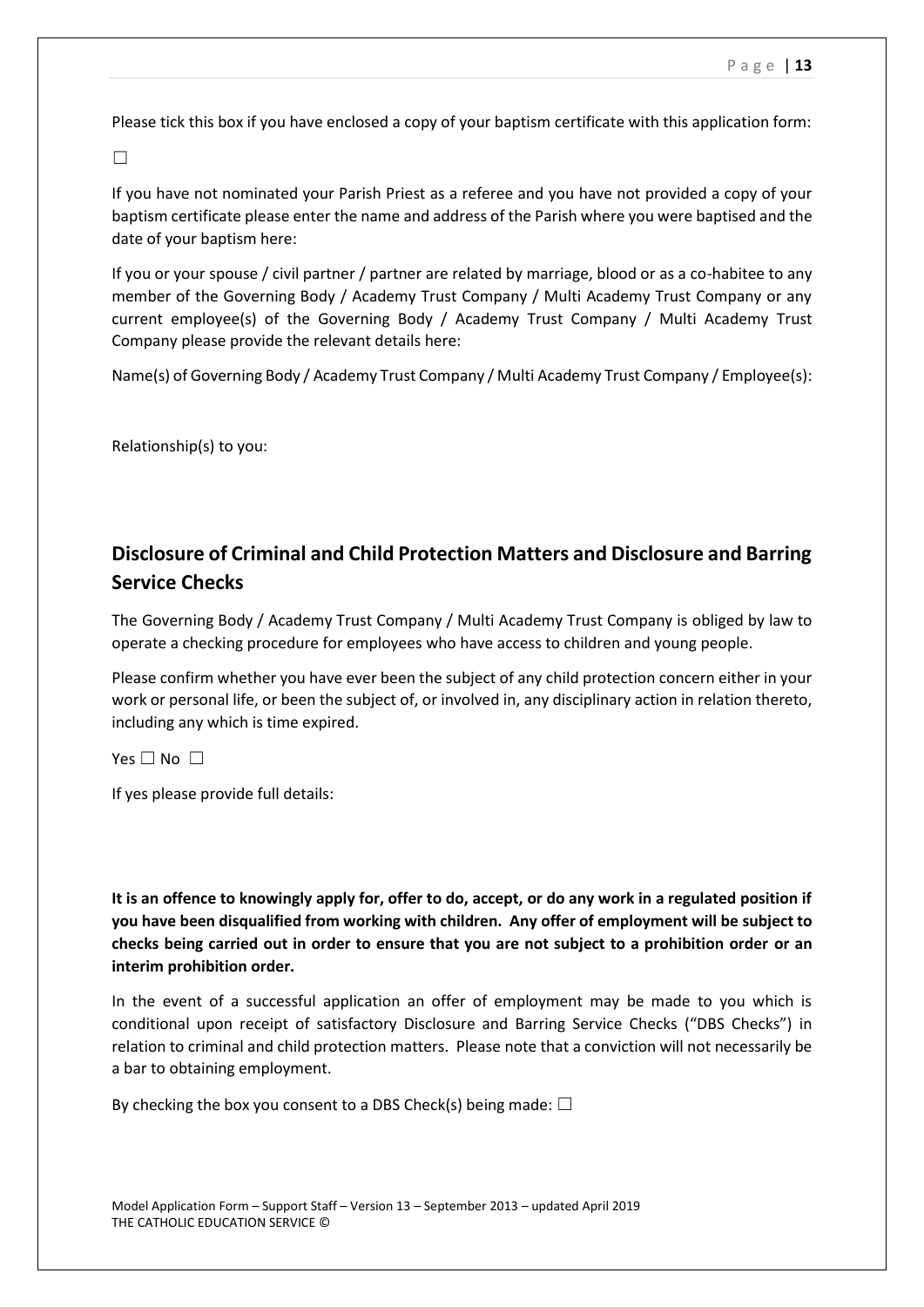# **Rehabilitation of Offenders Act 1974**

If you have any convictions, cautions, reprimands or final warnings that are not "protected" as defined by the Rehabilitation of Offenders Act 1974 (Exceptions) Order 1975 (as amended in 2013), then the details of these must be disclosed if you are invited for interview.

If you are invited for interview, please bring The Rehabilitation of Offenders Act 1974 – Disclosure Form with you to the interview in a sealed envelope marked "Confidential – Rehabilitation of Offenders Act 1974 – Disclosure Form". You will be asked to hand the form to the interviewer at the end of the interview. If you do not have disclosable convictions, please complete the relevant section of the Disclosure Form.

## **Request for Your Consent to Process Your Data**

In compliance with the General Data Protection Regulation (GDPR), we wish to ensure you are aware of the purpose for which we are requesting your consent to collect and process the data we have asked you to provide on this application form.

#### **Important information regarding your consent**

- 1. We are Holy Cross Catholic Primary School. The Governing Body is the data controler for Holy Cross.
- 2. Being a Catholic education provider we work closely with the school's / academy's Diocesan Authority, the school's / academy's Trustees, the Local Authority, the Department for Education, the Catholic Education Service and Hampshire Authority with whom we may share the information you provide on this application form if we consider it is necessary in order to fulfil our functions.
- 3. The person responsible for data protection within our organisation is Helen Miles and you can contact them with any questions relating to our handling of your data. You can contact them by emailing her on dpo@iow.gov.uk*.*
- 4. We require the information we have requested on this form in order to process your application for employment.
- 5. To the extent that you have shared any special categories of personal data<sup>1</sup> this will not be shared with any third party except as detailed in paragraph 2 above, unless a legal obligation should arise.
- 6. If your application is successful, the information you have provided on this form will become part of your personnel file which shall be retained throughout the duration of your employment within our organisation and afterwards in accordance with our data retention policy.

**.** 

<sup>1</sup> Article 9(1) GDPR sets out the special categories of personal data as follows: *"personal data revealing racial or ethnic origin, political opinions, religious or philosophical beliefs, or trade union membership, and the processing of genetic data, biometric data for the purpose of uniquely identifying a natural person, data concerning health or data concerning a natural person's sex life or sexual orientation…."*

Model Application Form – Support Staff – Version 13 – September 2013 – updated April 2019 THE CATHOLIC EDUCATION SERVICE ©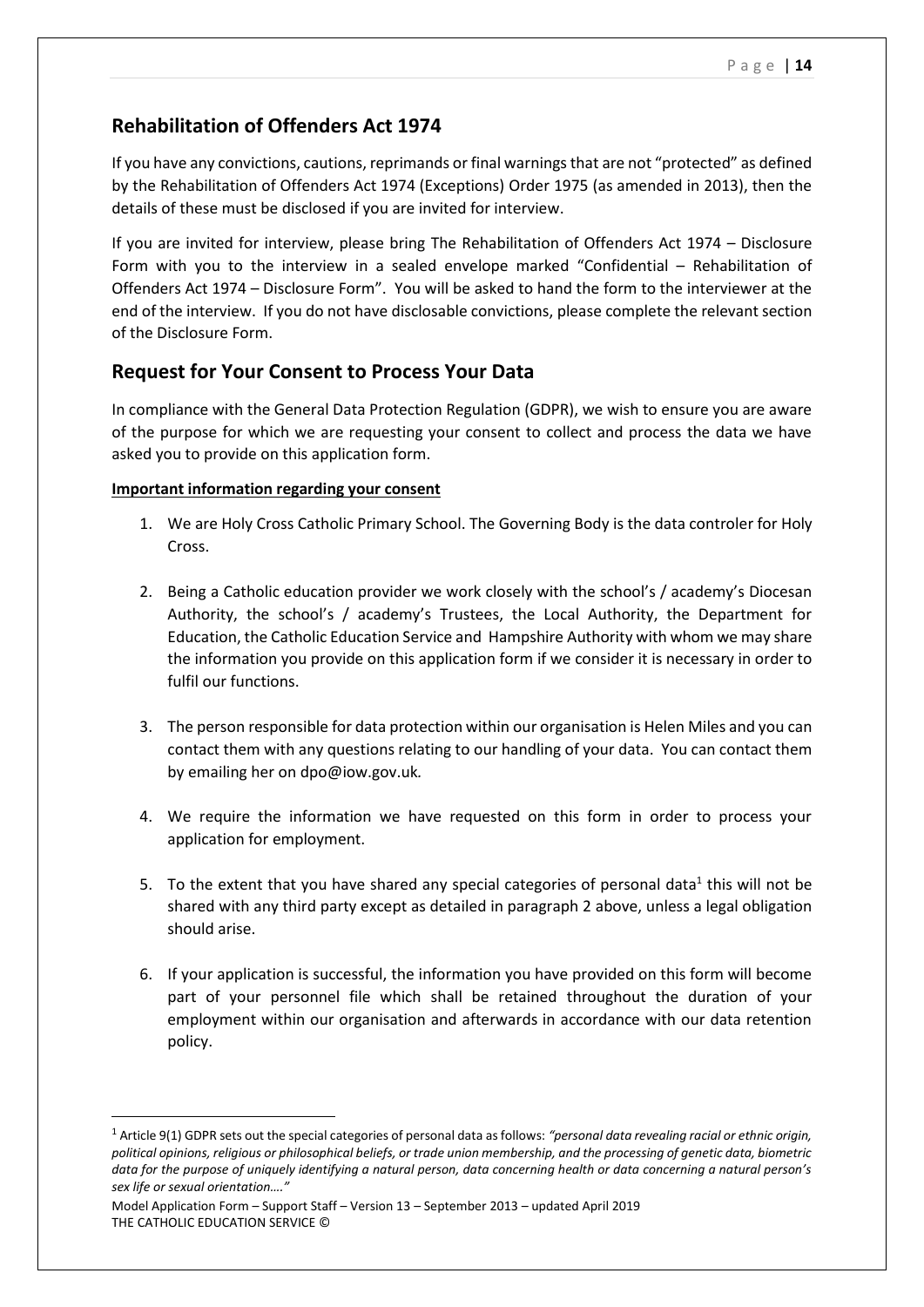- 7. If you are unsuccessful, your application form and any documents you have submitted in support of your application will be destroyed after a period of 6 months.
- 8. We will keep a record of your consent as evidence that we have obtained your consent to collect and process the data you have provided on this application form.
- 9. You have the right to withdraw your consent at any time and can do so by informing our organisation's Data Protection Officer (see paragraph 3 above) that you wish to withdraw your consent.
- 10. To read about your individual rights you can refer to our fair processing notice and data protection policies.
- 11. If you wish to complain about how we have collected and processed the information you have provided on this form, you can make a complaint to our organisation by following our complaints procedure which can be found on our website or be obtained from the school office. If you are unhappy with how your complaint has been handled you can contact the Information Commissioner's Office via their website at [www.ico.org.uk.](http://www.ico.org.uk/)

#### **Request for your consent**

Please ensure that you read paragraphs 1-11 above and raise any relevant questions before providing your consent below:

- I confirm that I have read and understood paragraphs 1-11 above and that I have been offered the opportunity to raise any relevant questions: Yes  $\square$  No  $\square$
- Please check this box if you have any objection to our collecting and processing your personal information as described in paragraphs 1-11 above  $\Box$
- I agree to my personal data being shared as stated in paragraphs 2 and 5 above: Yes  $\Box$  No  $\Box$

### **Immigration, Asylum and Nationality Act 2006**

The Governing Body / Academy Trust Company / Multi Academy Trust Company will require you to provide evidence of your entitlement to undertake the position applied for and/or of your ongoing entitlement to live and work in the United Kingdom in accordance with the Immigration, Asylum and Nationality Act 2006. More information can be found in the Notes to Applicants. By checking the box below you confirm that you are legally entitled to work in the United Kingdom and that you will promptly provide documentary evidence of such entitlement when requested:  $\Box$ 

#### **Immigration Act 2016**

The ability to communicate with members of the public in accurate spoken English is an essential requirement for the post. The requirement is applicable to public sector workers with pub-facing roles as per the statutory code of practice relating to Part 7 of the Immigration Act 2016.